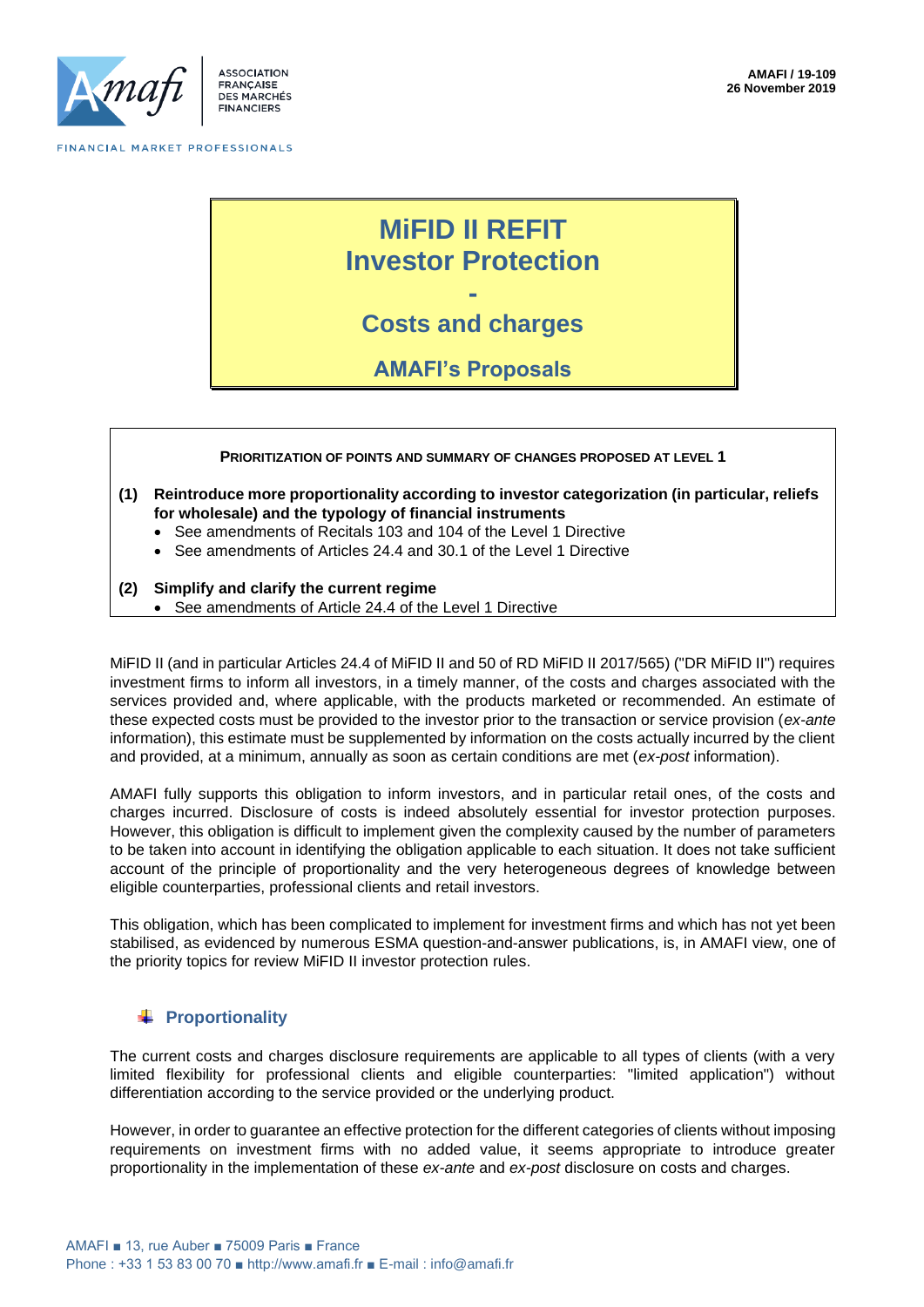

As regards the *ex-ante* disclosure, as practice shows, it is not relevant for eligible counterparties that have the expertise and the necessary resources to make informed and responsible investment decisions (like putting several investment firms into competition when placing an order in order to obtain the best possible price).

For professional and retail investors, it seems appropriate to introduce greater proportionality in the implementation of the obligation according to the complexity of the product and the type of customer. Indeed, information communicated transaction per transaction seems relevant when the product is complex and the investor is retail but is disproportionate when the product is very simple (the costs being essentially the same from one transaction to another) and/or when the client is professional.

In the latter situation, information provided through a tariff grid, and not on a transaction-by-transaction basis, would allow to meet this logic of proportionate transparency.

As regards the *ex-post* disclosure, such requirement is not relevant for eligible counterparties who have knowledge to estimate themselves the costs and charges charged to them by their various investment firms. Thus, the *ex-post* disclosure requirement should be limited to professional and retail clients who are in "ongoing relationship" with the firm.

Taking into account the feedback on this topic, it also seems important to clarify the scope of the "ongoing relationship" to limit it to the provision of truly "ongoing" investment services : the safekeeping service (Section B(1) of Annex I of MiFID II), the portfolio management service (Section A(4) of Annex I of MiFID II) or a service that involves providing a periodic assessment of the suitability within the meaning of Article 24(4) of MiFID II and Article 52 of the DR.

# $\frac{1}{2}$  Simplify the regime as a whole

Article 50 is difficult to understand because it requires the articulation of several regimes:

- (1) *ex-ante* information: total (meaning both service and product costs) or only service costs;
- (2) *ex-post* information; and
- (3) limited application.

As illustrated in the diagram below, this means having to differentiate between 9 situations, which seems difficult to implement and disproportionate given the objectives pursued.

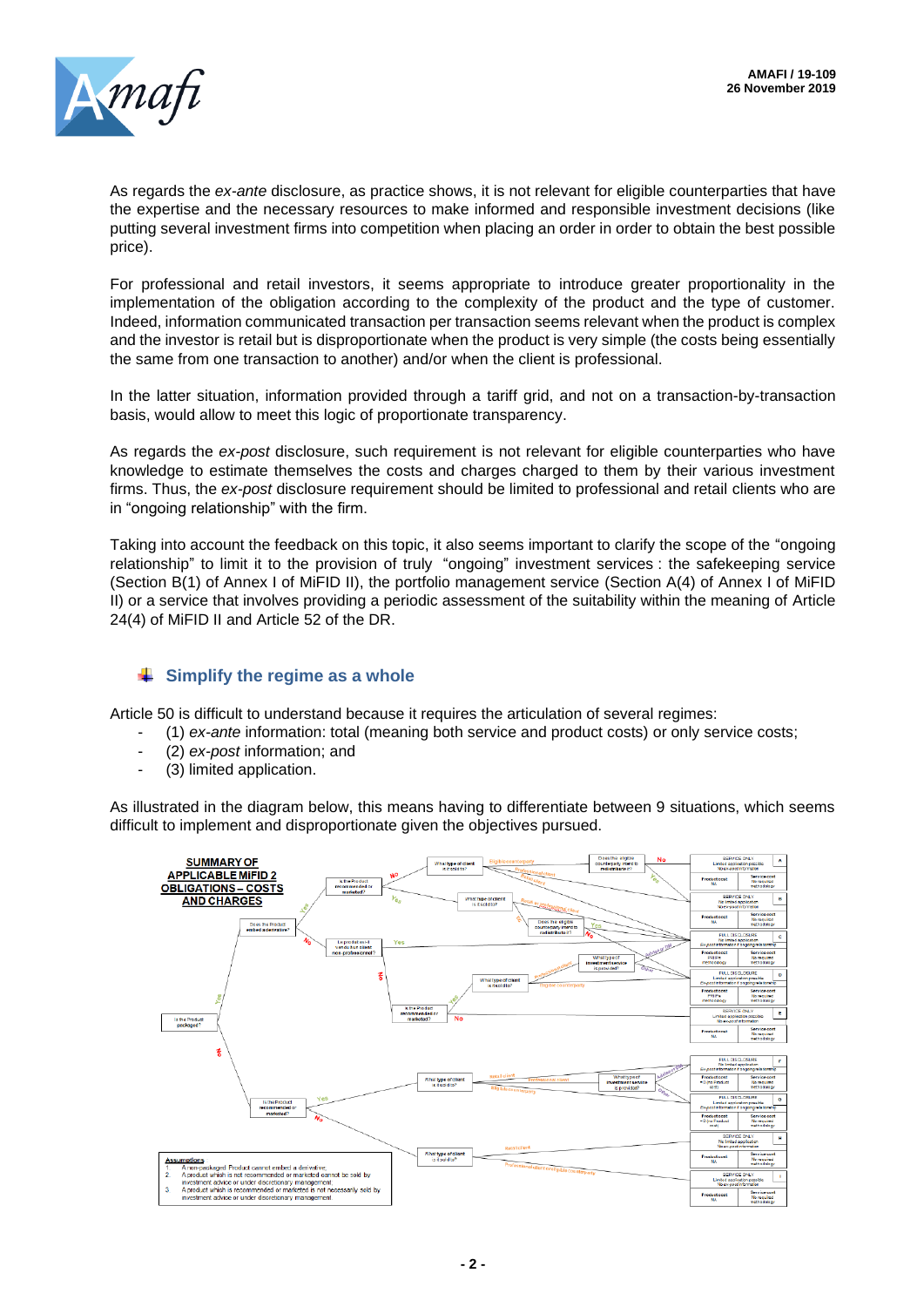

Therefore, it seems appropriate to drastically simplify this system for both *ex-ante* and *ex-post* information.

### *For ex-ante information*, AMAFI proposes to distinguish only **two regimes**:

- "**Full regime**": disclosure on both product costs and service costs on a trade-by-trade basis;
- "**Proportionate regime**": disclosure only on service costs through tariff grid. This tariff grid should be declined by asset class, the amounts indicated in may be fixed amounts or, where applicable, ranges or maximum amounts (provided that the latter reflect as closely as possible the economic reality of the costs). This grid, which is sufficiently granular according to the activities of the investment firm, must be communicated at the time of entering a relationship or at the first operation. It is updated at least annually and made available all times to clients.

These regimes would be applicable according to the types of customers and products involved:

- Eligible counterparties: possibility to switch off completely the costs and charges disclosure requirement (meaning no requirement to provide information on costs and charges (neither in *exante* nor in *ex-post*) unless the eligible counterparty so requests. In this latest case information would be provided under the "Proportionate regime" (through tariff grids);
- Professional clients: application of the "Proportionate" regime; e.g. communication of costs and charges in *ex-ante* using tariff grids. When requested by the professional client, more detailed information will be communicated to this client.
- Retail clients: application of either the
	- $\circ$  "Full regime": when the product is a packaged product within the meaning of the PRIIPs Regulation, whatever the service provided;
	- o "Proportionate regime": when the product is not a packaged product within the meaning of the PRIIPs Regulation, regardless of the service provided unless the client requested more detailed information.

*Ex-post information* would be provided to professional and retail clients who have been in an "ongoing relationship" with the investment firm over the past year.

This simplification proposal, which would make a distinction between 4 situations, is illustrated in the diagram below.



\*Light information on demand<br>\*\* More detailed information on demand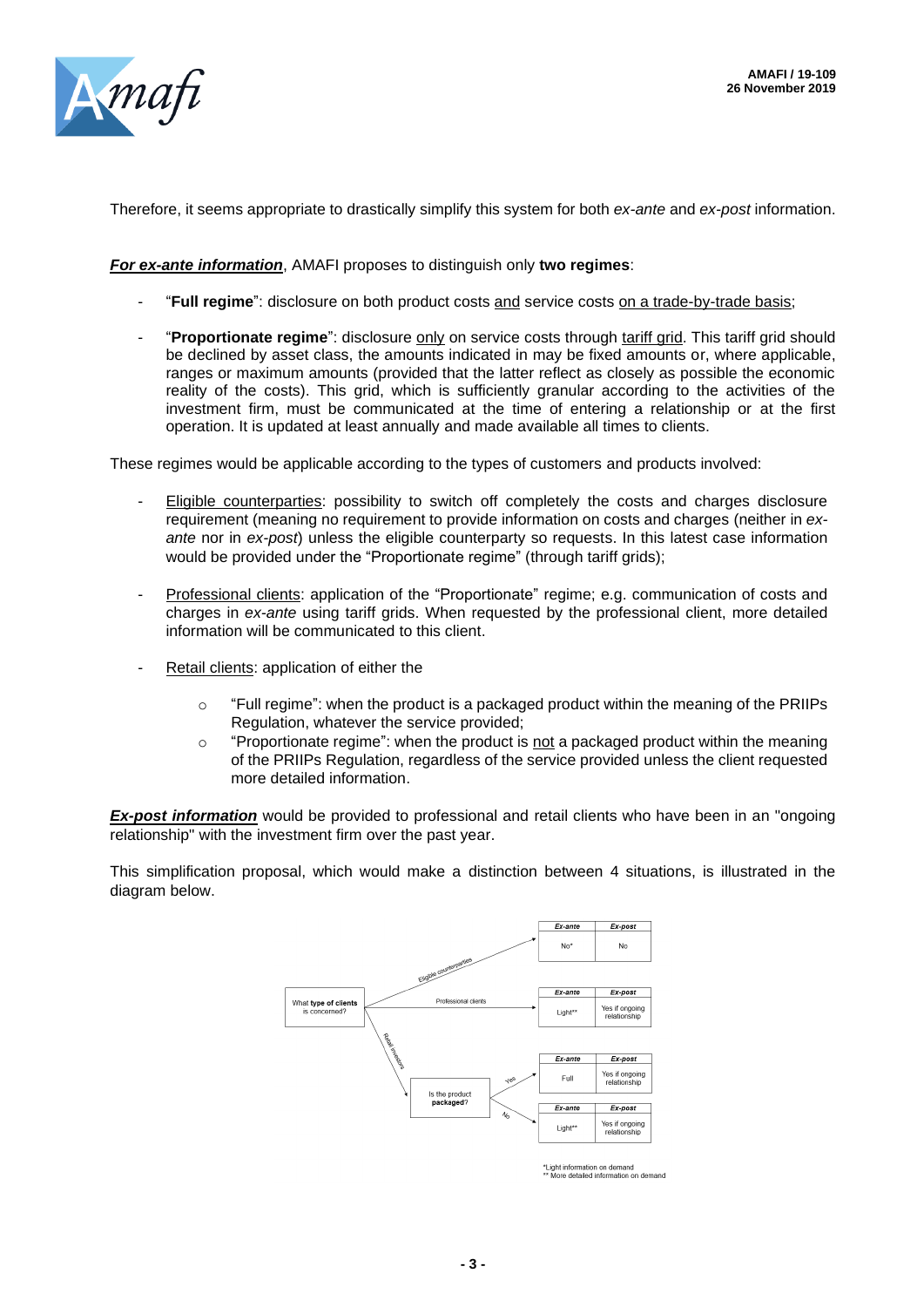

# **The confusion brought by the "impact of costs on return"**

The current Article 50.2 of the DR MiFID II 2017/565 required investment firms to provide to their clients an illustration of the impact of costs on return. Practice shows that the notion of impact of costs on return is difficult for investors to understand, especially for retail investors who understand more easily costs expressed in absolute value or in percentage as required by Article 50.2.

In line with the current European-wide discussions on questioning this cumulative effect on the yield of PRIIP KIDs, **it seems appropriate to remove this MiFID II requirement**, as it provides more confusion than transparency for retail investors.

# **Calculating costs methodology**

Importing into MiFID II, for the calculation of the costs of all financial instruments, the PRIIPs calculating costs methodology seems inadequate. Indeed, while it seems consistent to allow investment firm to use the costs information contained in the PRIIPs KIDs to communicate information on product costs due under MiFID II when it is within the scope of PRIIPs (packaged product made available to retail investors), it does not seem acceptable to require investment firms to use the calculation methodology defined in PRIIPs when the transaction does not fall within the scope of this regulation. Indeed, MiFID II must not bring into the scope of PRIIPs products and/or transactions that were not initially included in it.

Additionally, in order to bring closely PRIIPs and MiFID II wherever it is relevant to do so (meaning both texts apply), and have more possible synergies, AMAFI considers that the PRIIPs methodology should be amended to change the cost indicator of KID PRIIPs towards Total Expense Ratio (TER) that is the best consistent choice with MiFID II. Indeed, services costs could easily be added to a TER.

The current methodology of the KID PRIIPs, the impact on yield (RiY method - Reduction in Yield) does not currently allow the investor to communicate figures consistent with those of the KID PRIIPs and MiFID 2 (*see AMAFI /19-54 ["AMAFI Position on PRIIPs KID revision"](http://www.amafi.fr/sitesearch/fr?search=19-54)*)

# **F** Provision of the information

### **Communication of the information on a durable medium**

The technical constraints relating to the provision of information on a durable medium in the context of dematerialized relationships create significant logistical difficulties. In addition, while the responsiveness of the investment firm is a key element for the client, the time required to provide detailed information before being able to execute/transmit his/her order can have a negative impact on the quality of execution. These negative consequences are not adequately addressed in the texts. In addition, it appears that the obligation to obtain the client's agreement under the conditions detailed in Article 3 of DR MiFID II to provide him with the information on a durable medium other than paper does not correspond to the objectives stated by the European authorities to promote a sustainable economy and the reduction in the use of paper, and should therefore be amended to encourage the use of dematerialised durable media.

### **Particular case of telephone trading**

The combined reading of Articles 46.3 and 50 of RD MiFID 2 2017/565 requires investment firms to provide *ex-ante* information before the transaction and on a durable medium. However, in the context of providing an execution service by telephone, this *ex-ante* communication on a durable medium requires delaying the execution of the transaction, which is not compatible with best execution obligations.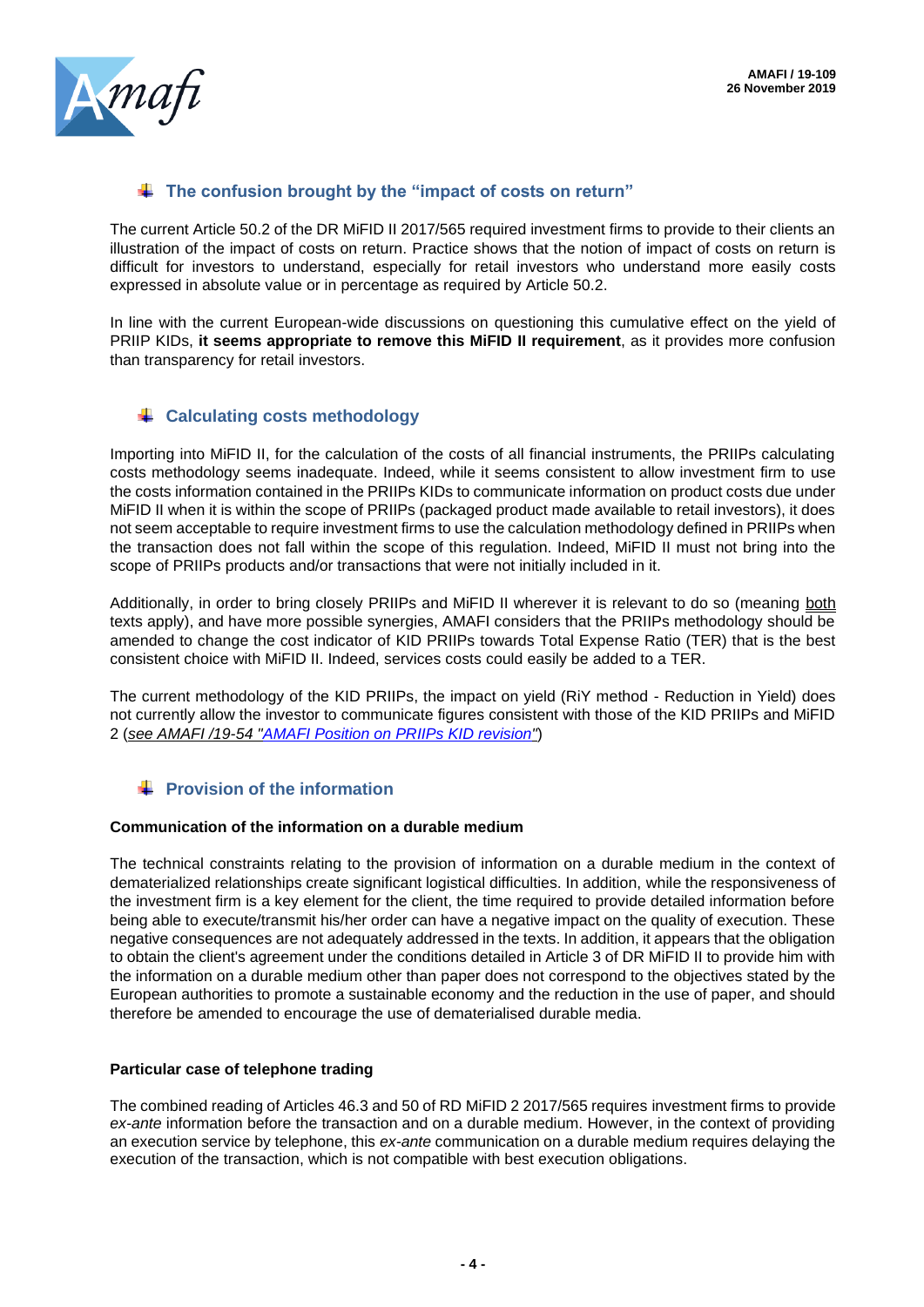

That is why, without prejudice to the changes that AMAFI would recommend of the current regime of costs disclosure, we think that **an exception to the obligation to provide information on a durable medium prior to the transaction should be granted, in all cases, for orders placed by telephone** when the investment firm cannot communicate a tariff grid to fulfil is *ex-ante* disclosure obligation. This could consist in providing information by telephone at the time of the transaction, followed by sending the information on a durable medium to the client<sup>1</sup>.

For AMAFI, the answer provided by ESMA in its latest Q&A 28 is **not satisfactory** because it requires to provide to the client the durable medium **simultaneously** (and not "immediately after") to the communication over the phone which is very **difficult to implement and to comply with**. Moreover, legally speaking, it seems essential to have this exemption in Level 1 or Level 2 rather than in a Q&A.

# **TEXT AMENDMENTS PROPOSAL**

• **Level 1** 

# *Recitals of MiFID II*

(103) For the purposes of this Directive eligible counterparties should be considered to be acting as clients **except where this would be manifestly disproportionate regarding their level of sophistication and all the more if they wish to waive the protection provided for them according to this Directive**.

(104) The financial crisis has shown limits in the ability of non-retail clients to appreciate the risk of their investments. While it should be confirmed that conduct of business rules should be enforced in respect of those investors most in need of protection, it is appropriate to better calibrate the requirements applicable to different categories of clients. To that extent, it is appropriate to extend some information and reporting requirements to the relationship with **first professional clients and, only where relevant,** eligible counterparties. In particular, the relevant requirements should relate to the safeguarding of client financial instruments and funds as well as information and reporting requirements concerning more complex financial instruments and transactions. **On the other hand, this extension is not appropriate for the simplest financial instruments.** In order to better define the classification of municipalities and local public authorities, it is appropriate to clearly exclude them from the list of eligible counterparties and of clients who are considered to be professionals while still allowing those clients to ask for treatment as professional clients on request.

### *Article 24 of MiFID II*

**4. Depending on the situations, t**The information about all costs and charges, including costs and charges in connection with the investment service and**, in some cases,** the financial instrument, which are not caused by the occurrence of underlying market risk, shall be aggregated to allow the client to understand the overall cost as well as the cumulative effect on return of the investment, and where the client so requests, **a more granular information, for example** an itemised breakdown shall be provided **to it**. Where applicable, **when an ongoing investment service is provided to the client,** such information shall be provided to the client on a regular basis, at least annually, during the life of the investment.

[…]

<sup>&</sup>lt;sup>1</sup> This exception has already been granted:

for the submission of the MiFID II suitability statement when the order " is concluded using a means of distance communication which prevents the prior delivery of the suitability statement" (*MiFID II, art. 25.6*);

for the delivery of PRIIPs KIDs when the investment service is provided by telephone and the KID cannot be communicated to the client before the service is provided (*PRIIPs, art. 13*).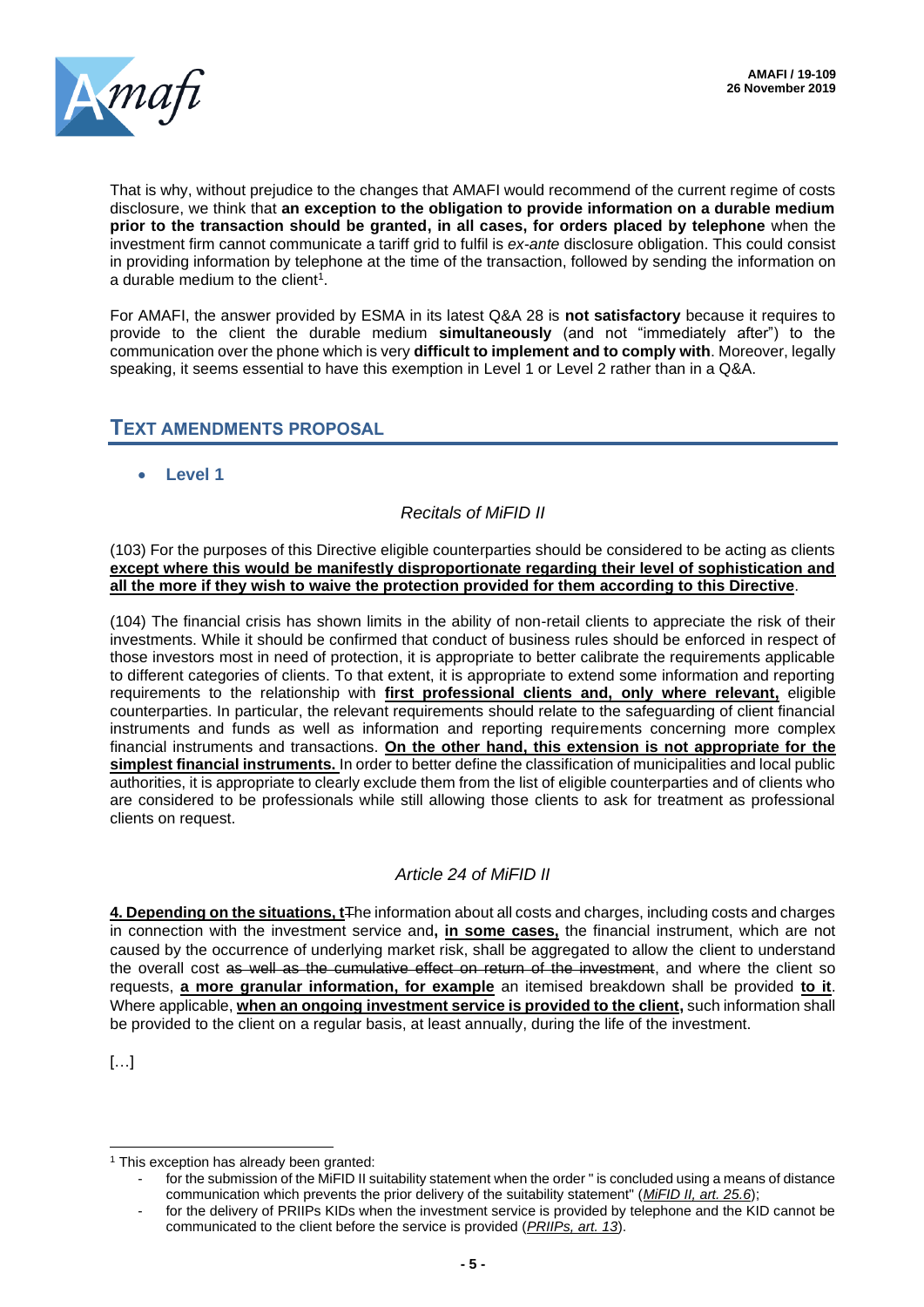

### *Article 30 of MiFID II*

1. Member States shall ensure that investment firms authorised to execute orders on behalf of clients and/or to deal on own account and/or to receive and transmit orders, may bring about or enter into transactions with eligible counterparties without being obliged to comply with the obligations under Article 24, with the exception of paragraphs 4 **a) and b)** and 5, Article 25, with the exception of paragraph 6, Article 27 and Article 28(1) in respect of those transactions or in respect of any ancillary service directly relating to those transactions.

### **Investment firms shall comply with the obligations under paragraphs 4 c) and 5 of Article 24 if the eligible counterparty so request.**

 $\left[\ldots\right]$ 

• **Level 2** 

# *Article 2 of MiFID 2 Delegated Regulation*

**(7) packaged financial instrument means investment, including instruments issued by special purpose vehicles as defined in point (26) of Article 13 of Directive 2009/138/EC or securitisation special purpose entities as defined in point (an) of Article 4(1) of the Directive 2011/61/EU of the European Parliament and of the Council ( 2 ), where, regardless of the legal form of the investment, the amount repayable to the retail investor is subject to fluctuations because of exposure to reference values or to the performance of one or more assets which are not directly purchased by the retail investor**

 $[...]$ 

### *Article 3 du RD MiFID 2 2017/565*

[…]

2. Where, pursuant to Article 46, 47, 48, 49, 50 or 66(3) of this Regulation, an investment firm provides information to a client by means of a website and that information is not addressed personally to the client, investment firms shall ensure that the following conditions are satisfied:

(a) the provision of that information in that medium is appropriate to the context in which the business between the firm and the client is, or is to be, carried on;

(b) the client must specifically consent to the provision of that information in that form**, except for information to be provided pursuant to Article 50 of this Regulation after being informed of the possibility of receiving the information on paper, the customer will only receive it on paper if he formally requests it**;

(c) the client must be notified electronically of the address of the website, and the place on the website where the information may be accessed;

(d) the information must be up to date;

(e) the information must be accessible continuously by means of that website for such period of time as the client may reasonably need to inspect it.

[…]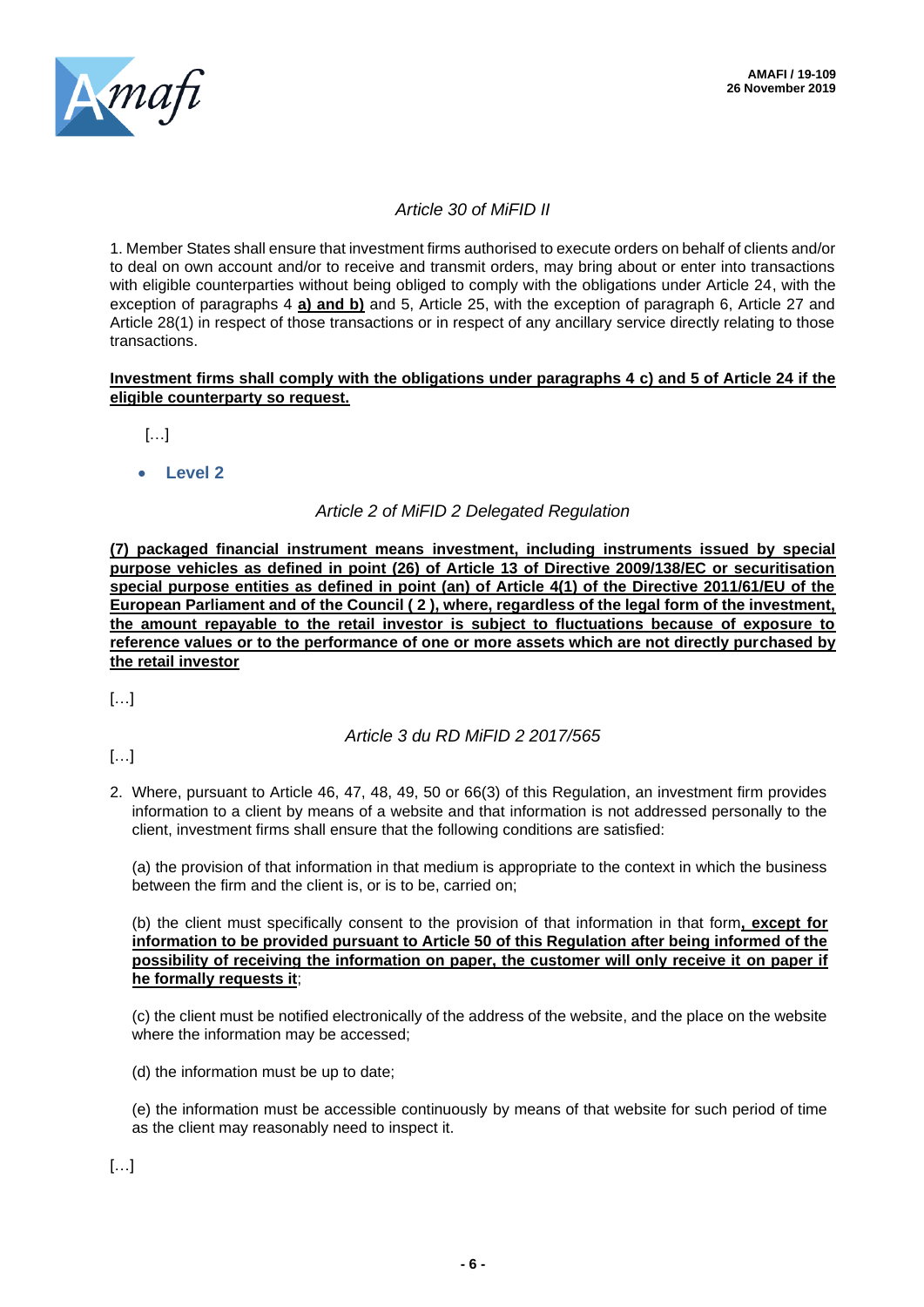

### *Article 50 of MiFID 2 Delegated Regulation*

1. For the purposes of providing information to **retail and professional** clients on all costs and charges pursuant to Article 24(4) of Directive 2014/65/EU, investment firms shall comply with the detailed requirements in paragraphs 2 to 10.

Without prejudice to the obligations set out in Article 24(4) of Directive 2014/65/EU, investment firms providing investment services to professional clients shall have the right to agree to a limited application of the detailed requirements set out in this Article with these clients. Investment firms shall not be allowed to agree such limitations when the services of investment advice or portfolio management are provided or when, irrespective of the investment service provided, the financial instruments concerned embed a derivative.

Without prejudice to the obligations set out in Article 24(4) of Directive 2014/65/EU, investment firms providing investment services to eligible counterparties shall have the right to agree to a limited application of the detailed requirements set out in this Article, except when, irrespective of the investment service provided, the financial instruments concerned embed a derivative and the eligible counterparty intends to offer them to its clients.

**When providing investment services to retail clients, investment firms shall comply with the requirements of paragraph 2, unless the financial instruments concerned are not packaged financial instruments. In the latter situation, investment firms shall comply with the requirements of paragraph 3 unless the retail client requests more detailed information.**

**When providing investment services to professional clients, investment firms shall comply with the requirements of paragraph 3, unless the professional client requests more detailed information.** 

**Pursuant to Article 30.1 of Directive 2014/65/EU, when an eligible counterparty wishes to receive information on costs and charges, investment firms shall comply with the requirements of paragraph 3.**

2. For ex-ante and ex-post disclosure of information on costs and charges to clients, investment firms shall aggregate the following:

(a) all costs and associated charges charged by the investment firm or other parties where the client has been directed to such other parties, for the investment services(s) and/or ancillary services provided to the client; and

(b) all costs and associated charges associated with the manufacturing and managing of the financial instruments.

Costs referred to in points (a) and (b) are listed in Annex II to this Regulation. For the purposes of point (a), third party payments received by investment firms in connection with the investment service provided to a client shall be itemised separately and the aggregated costs and charges shall be totalled and expressed both as a cash amount and as a percentage.

Where any part of the total costs and charges is to be paid in or represents an amount of foreign currency, investment firms shall provide an indication of the currency involved and the applicable currency conversion rates and costs. Investments firms shall also inform about the arrangements for payment or other performance.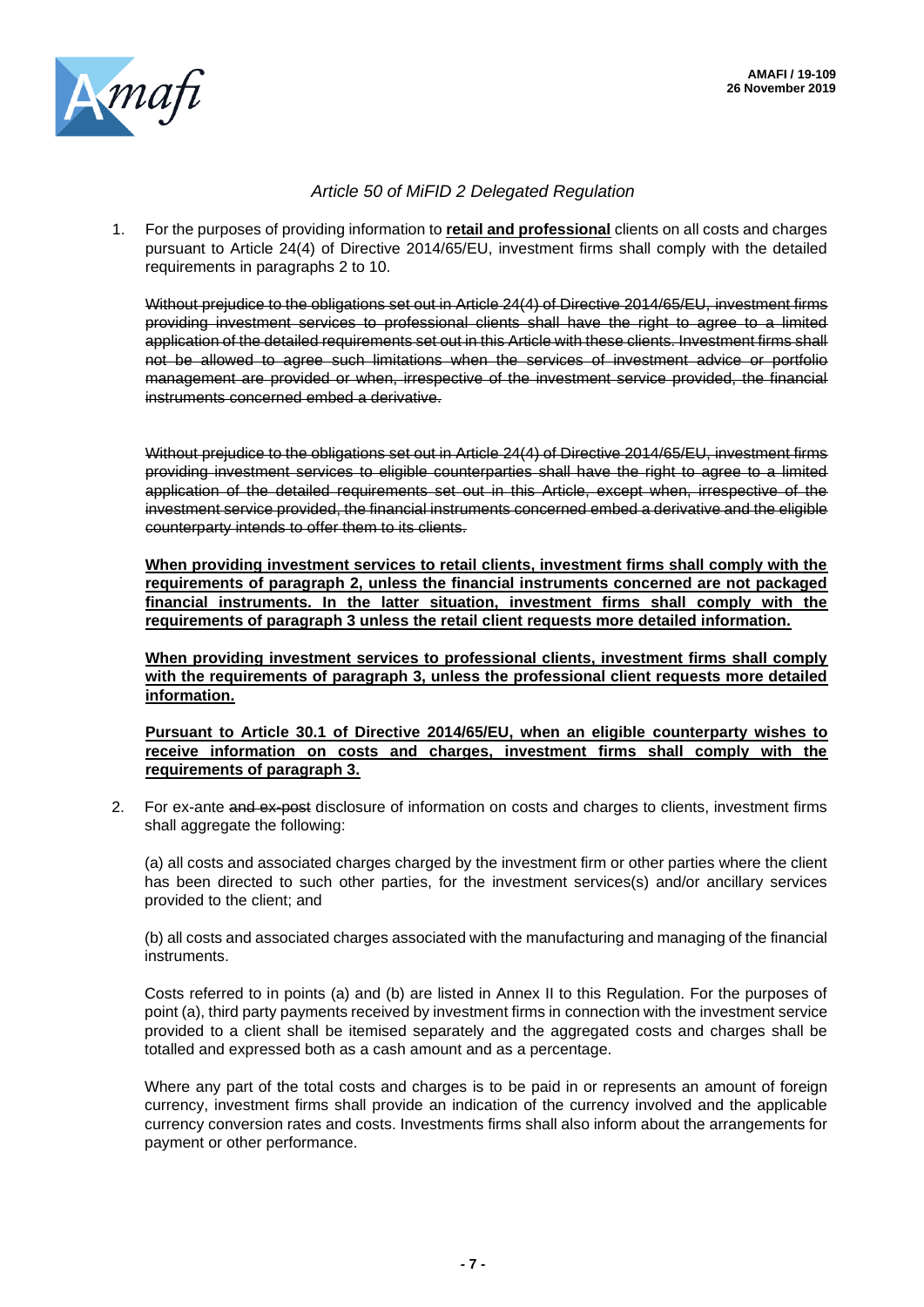

3. **In conditions developed in paragraph 1, i**Investment firms that do not recommend or market a financial instrument to the client or are not obliged to provide the client with a KID/KIID in accordance with relevant Union legislation shall inform their clients about all costs and charges only relating to the investment and/or ancillary service provided.

**This information may be communicated to clients, at the time of entering into the relationship or concluding the first transaction, through tariff grids by asset classes, sufficiently granular according to the investment firm's activities.** 

**These tariff grids must be updated regularly and, at least, annually. The figures in this grid correspond to the best possible cost estimates and may, in some situations, correspond to the maximum costs and charges incurred by the investor, provided that they are as close as possible to the actual costs to be incurred by the investor.**

- 4. In relation to the disclosure of product costs and charges that are not included in the UCITS KIID, the investment firms shall calculate and disclose these costs, for example, by liaising with UCITS management companies to obtain the relevant information.
- 5. The obligation to provide in good time a full ex-ante disclosure of information about the aggregated costs and charges related to the financial instrument and to the investment or ancillary service provided shall apply to investment firms in the following situations: (a) where the investment firm recommends or markets financial instruments to clients; or (b) where the investment firm providing any investment services is required to provide clients with a UCITS KIID or PRIIPs KID in relation to the relevant financial instruments, in accordance with relevant Union legislation.
- 6. Investment firms that do not recommend or market a financial instrument to the client or are not obliged to provide the client with a KID/KIID in accordance with relevant Union legislation shall inform their clients about all costs and charges relating to the investment and/or ancillary service provided.
- 7. Where more than one investment firm provides investment or ancillary services to the client, each investment firm shall provide information about the costs of the investment or ancillary services it provides. An investment firm that recommends or markets to its clients the services provided by another firm, shall aggregate the cost and charges of its services together with the cost and charges of the services provided by the other firm. An investment firm shall take into account the costs and charges associated to the provision of other investment or ancillary services by other firms where it has directed the client to these other firms.
- 8. Where calculating costs and charges on an ex-ante basis, investment firms shall use actually incurred costs as a proxy for the expected costs and charges. Where actual costs are not available, the investment firm shall make reasonable estimations of these costs. Investment firms shall review exante assumptions based on the ex-post experience and shall make adjustment to these assumptions, where necessary.
- 9. Investment firms shall provide **to retail and professional clients** annual ex-post information about all costs and charges related to both the financial instrument(s) and investment and ancillary service(s) where they have recommended or marketed the financial instrument(s) or where they have provided the client with the KID/KIID in relation to the financial instrument(s) and they have or have had an ongoing relationship with the client during the year. Such information shall be based on costs incurred and shall be provided on a personalised basis.

Investment firms may choose to provide such aggregated information on costs and charges of the investment services and the financial instruments together with any existing periodic reporting to clients.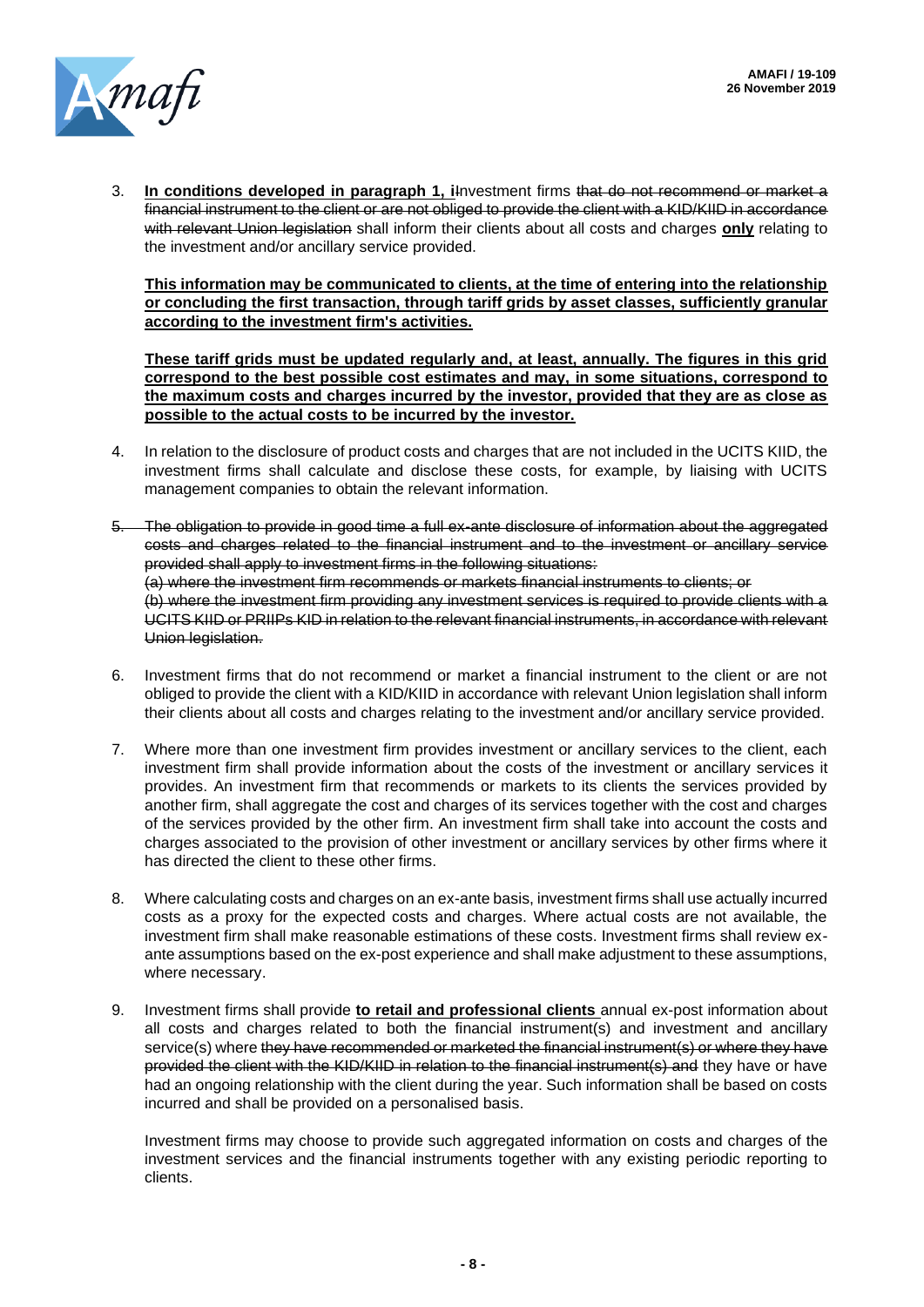

**An investment firm shall be considered to be in an ongoing relationship with its client when it provides the client with the safekeeping service referred to in Section B(1) of Annex I of Directive 2014/65/EU, the portfolio management service referred to in Section A(4) of Annex I of Directive 2014/65/EU or a service that involves providing a periodic assessment of the suitability within the meaning of Article 24(4) of Directive 2014/65/EU and Article 52 of this Regulation.** 

10. Investment firms shall provide their clients with an illustration showing the cumulative effect of costs on return when providing investment services. Such an illustration shall be provided both on an exante and ex-post basis. Investment firms shall ensure that the illustration meets the following requirements:

(a) the illustration shows the effect of the overall costs and charges on the return of the investment; (b) the illustration shows any anticipated spikes or fluctuations in the costs; and

(c) the illustration is accompanied by a description of the illustration.

11. **By way of derogation from paragraph 2, and subject to Articles 3(1), 3(3)(a) and 6 of Directive 2002/65/EC, an investment firm may provide information on costs and charges to the retail investor after the provision of the service, without undue delay, where all the following conditions are met:** 

**(a) the retail investor chooses, on his own initiative, to contact the investment firm and conclude the transaction using a means of distance communication;** 

**(b) the investment firm has informed the retail investor that it is not possible to provide exante information on costs and charges and has clearly stated that the retail investor may delay the provision of the service in order to receive and read this information before providing the service;** 

**(c) the retail investor consents to receiving ex-ante information on costs and charges without undue delay after the provision of the service rather than delaying the provision of the service to receive such information in advance.**

• **Level 3** 

### *ESMA's Q&As on costs and charges*

| Q&A            | Amendments to be<br>achieved? | Comments                                                                                                              |
|----------------|-------------------------------|-----------------------------------------------------------------------------------------------------------------------|
|                | NA.                           |                                                                                                                       |
| $\overline{2}$ | To be deleted                 | Suppression of the requirement to communicate an<br>illustration of the cumulative effect of costs on<br>performance. |
| 3              | To be deleted                 | Suppression of the requirement to communicate an<br>illustration of the cumulative effect of costs on<br>performance. |
| 4              | To be kept                    |                                                                                                                       |
| 5              | To be kept                    |                                                                                                                       |
| 6              | To be deleted                 | No more PRIIPs costs methodology in MiFID II for<br>products that do not fall within the PRIIPs scope.                |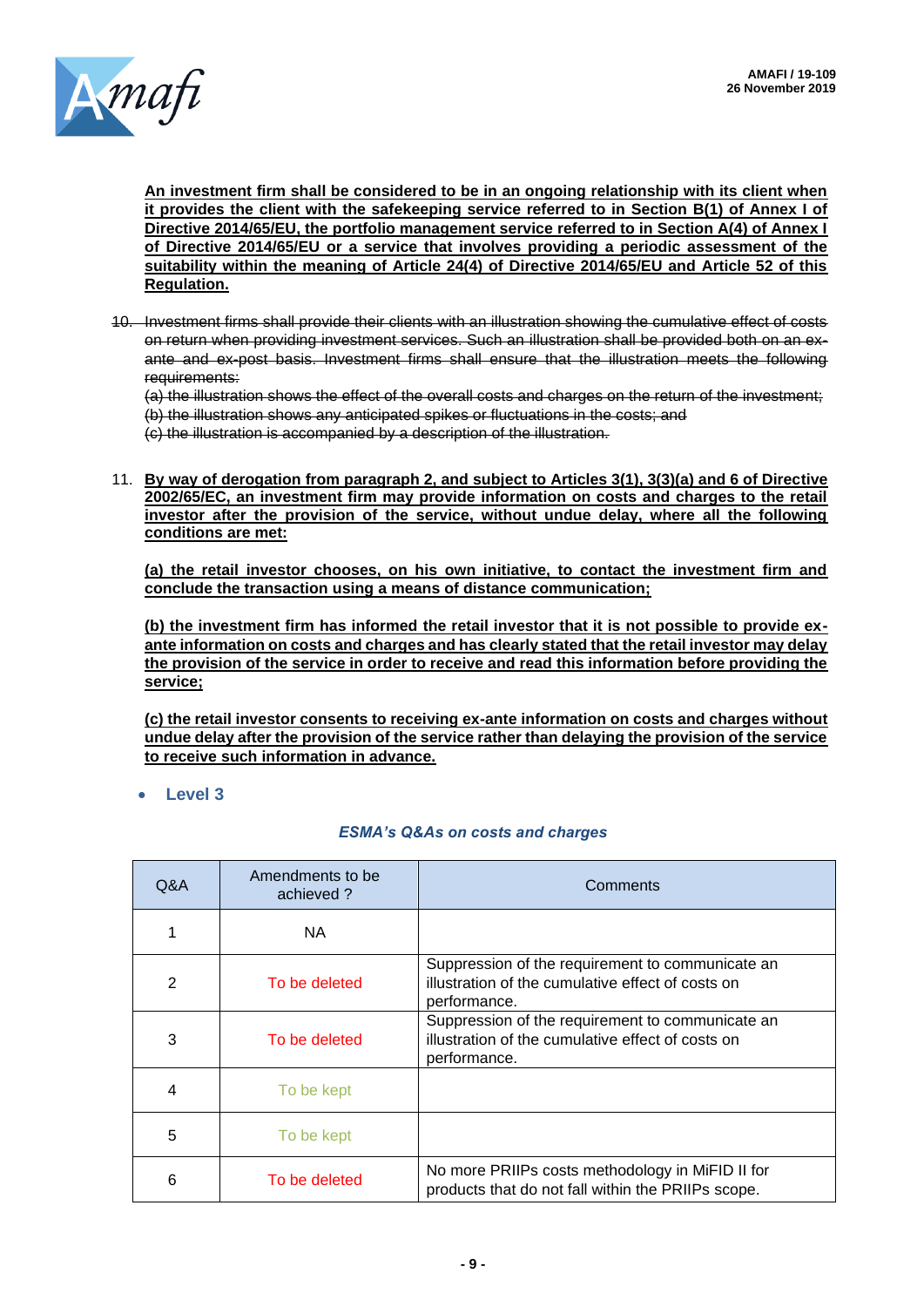

| $\overline{7}$ | To be deleted | No more PRIIPs costs methodology in MiFID II for<br>products that do not fall within the PRIIPs scope.                                                    |
|----------------|---------------|-----------------------------------------------------------------------------------------------------------------------------------------------------------|
| 8              | To be deleted | No more PRIIPs costs methodology in MiFID II for<br>products that do not fall within the PRIIPs scope.                                                    |
| 9              | To be deleted | No more PRIIPs costs methodology in MiFID II for<br>products that do not fall within the PRIIPs scope.                                                    |
| 10             | <b>NA</b>     |                                                                                                                                                           |
| 11             | To be amended | Keeping of the answer except for the part importing the<br>PRIIPs costs methodology in MiFID II for products that<br>do not fall within the PRIIPs scope. |
| 12             | To be deleted | No more PRIIPs costs methodology in MiFID II for<br>products that do not fall within the PRIIPs scope.                                                    |
| 13             | To be amended | The scope of this question should be restricted to<br>situations for which trade-by-trade information should be<br>communicated to the client.            |
| 14             | To be kept    |                                                                                                                                                           |
| 15             | To be deleted | No more PRIIPs costs methodology in MiFID II for<br>products that do not fall within the PRIIPs scope.                                                    |
| 16             | To be kept    |                                                                                                                                                           |
| 17             | To be deleted | No more PRIIPs costs methodology in MiFID II for<br>products that do not fall within the PRIIPs scope.                                                    |
| 18             | To be deleted | This question-answer will no longer be relevant if the two<br>new regimes proposed by AMAFI are retained.                                                 |
| 19             | To be deleted | This question-answer will no longer be relevant if the two<br>regimes proposed by AMAFI are retained.                                                     |
| 20             | To be amended | The scope of this question should be restricted to<br>situations for which trade-by-trade information should be<br>communicated to the client.            |
| 21             | To be kept    |                                                                                                                                                           |
| 22             | To be deleted | This question-answer will no longer be relevant if the two<br>regimes proposed by AMAFI are retained.                                                     |
| 23             | To be deleted | This question-answer will no longer be relevant if the two<br>regimes proposed by AMAFI are retained.                                                     |
| 24             | To be kept    |                                                                                                                                                           |
| 25             | To be kept    |                                                                                                                                                           |
| 26             | To be kept    |                                                                                                                                                           |
| 27             | To be kept    |                                                                                                                                                           |
| 28             | To be deleted | This question-answer will no longer be relevant if<br>AMAFI's proposal on orders placed by telephone is<br>retained.                                      |